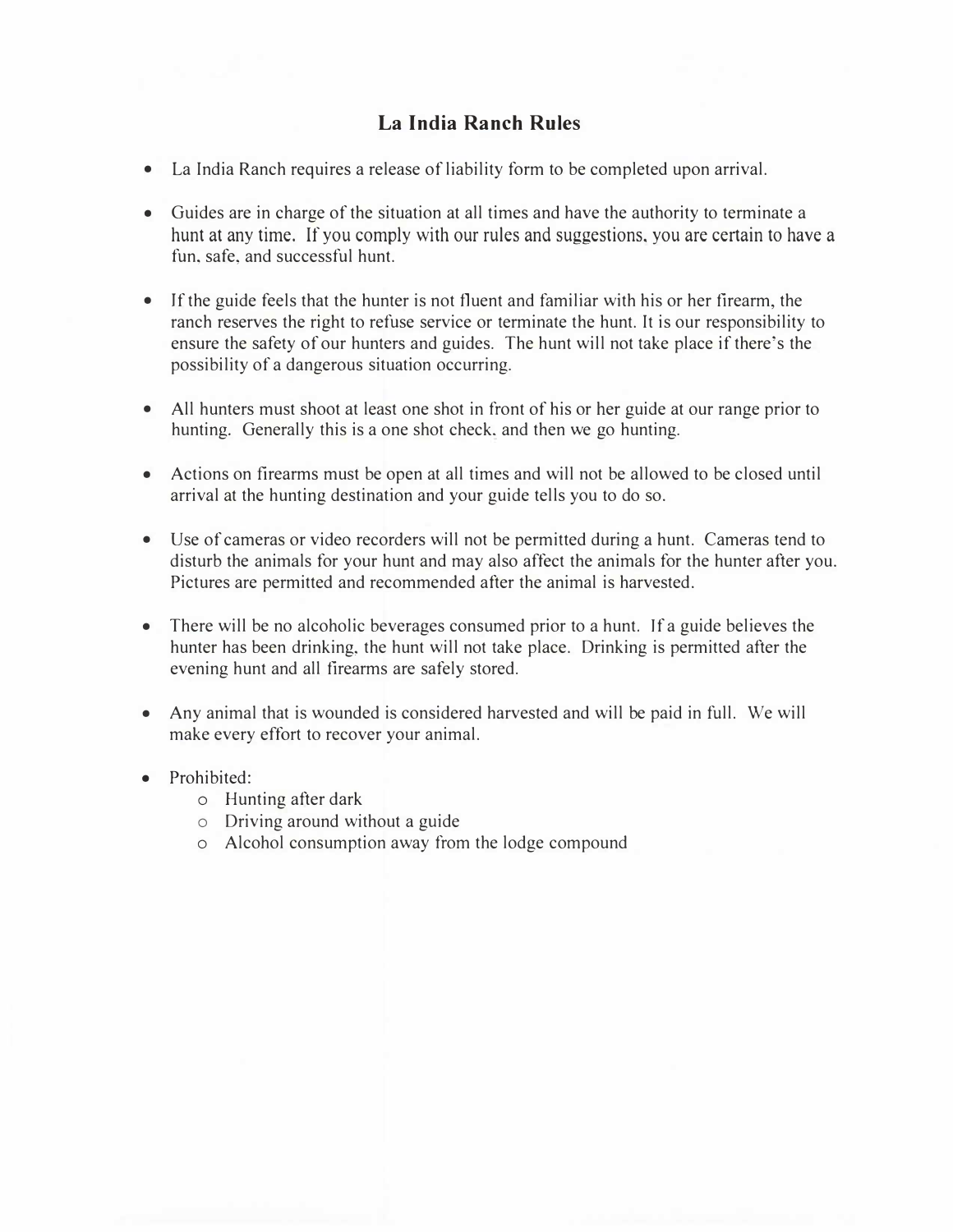# **La India Ranch, LLC**

## *Frequently Asked Questions*

## **What can I expect for my nilgai hunt?**

You should arrive by noon the first day of your hunt. Upon arrival you will check in, sight in your rifle, and then prepare for your afternoon hunt. A typical hunt starts and ends on half days and lasts for  $2-4$  hours. Two day hunt = afternoon, full day, morning.

## **Why can't we hunt all day?**

Hunting in the heat in the middle of the day disrupts the normal movement of the animals, and the evening hunt will not be nearly as good as if we allowed the animals to settle during the day.

### **How do you hunt nilgai?**

We use a safari style or spot and stalk.

### **What** if I **only wound an animal?**

Any animal that is wounded is considered harvested and will be paid in full. We will make every effort to recover your animal.

### **What about shooting predatory animals?**

Bobcats, feral hogs, and coyotes may be hunted for an additional fee. The ranch will assess a daily fee per hunter if the value of the animal harvested is less than \$500.

## **What caliber rifle should** I **bring?**

You must shoot a 180G bullet.

#### **What do I need to do prior to my arrival?**

1) Obtain a Texas hunting license. 2) Check rifle accuracy.

#### **Are there any guide fees?**

While gratuities are not included in the price of the hunt, our guides rely on gratuities. They work very hard to ensure that you have a fun, safe, and successful hunt. As a general rule, the gratuity is I 0% of the value of the hunt; however, gratuities are a reflection of your satisfaction with our guides and is left to your discretion.